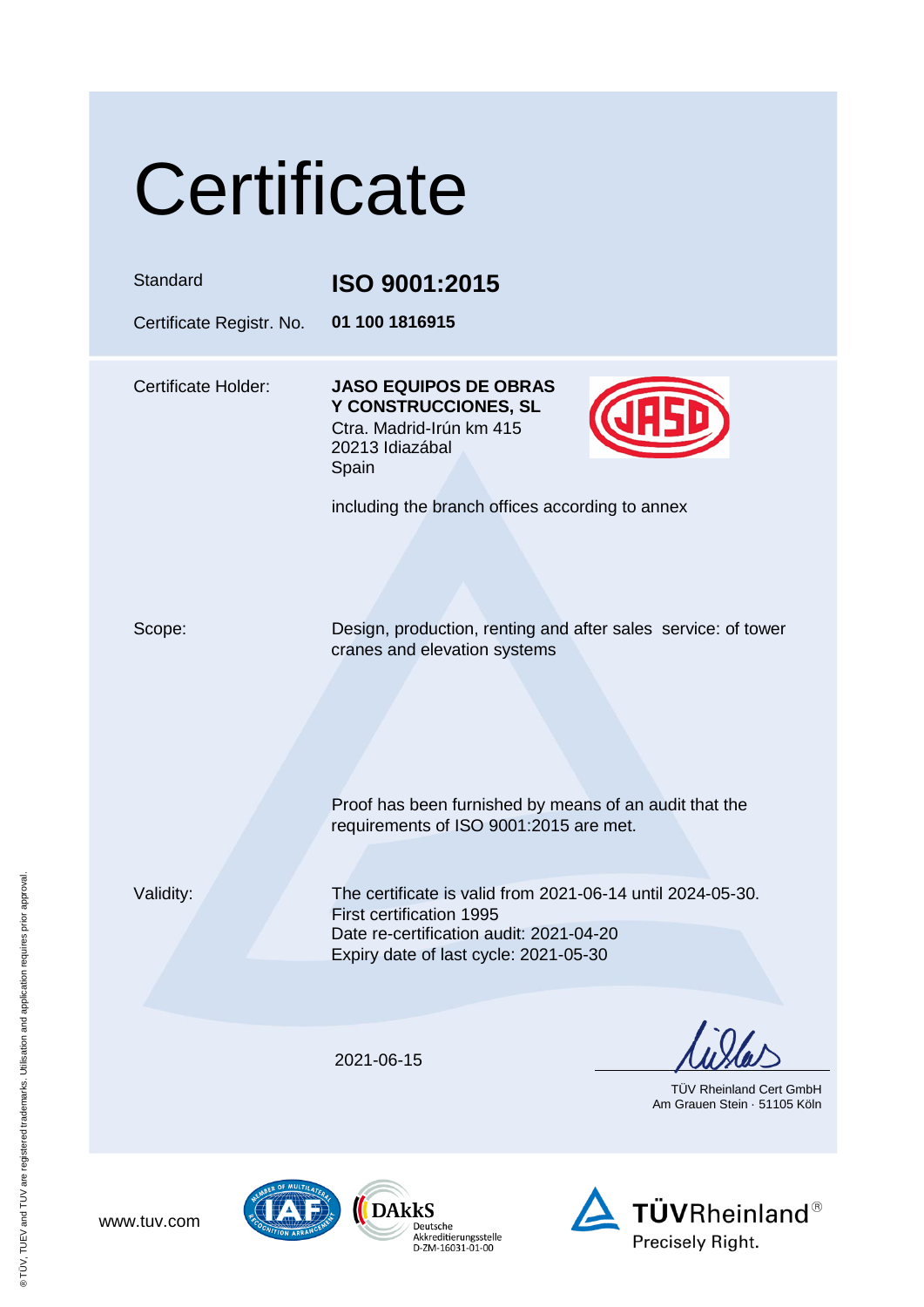## Annex to certificate

 $102$ 

Standard **ISO 9001:2015**

Certificate Registr. No. **01 100 1816915**

**No. Location Scope**

Production of elevation systems.

**OBRAS Y CONSTRUCCIONES, S.L**. P. I. Galzar-C/Arrikrutz, 10 Bajo 01200 Salvatierra-Agurain Spain

/02 **C/O JASO EQUIPOS DE** 

2021-06-15

 TÜV Rheinland Cert GmbH Am Grauen Stein · 51105 Köln

Page 1 of 1

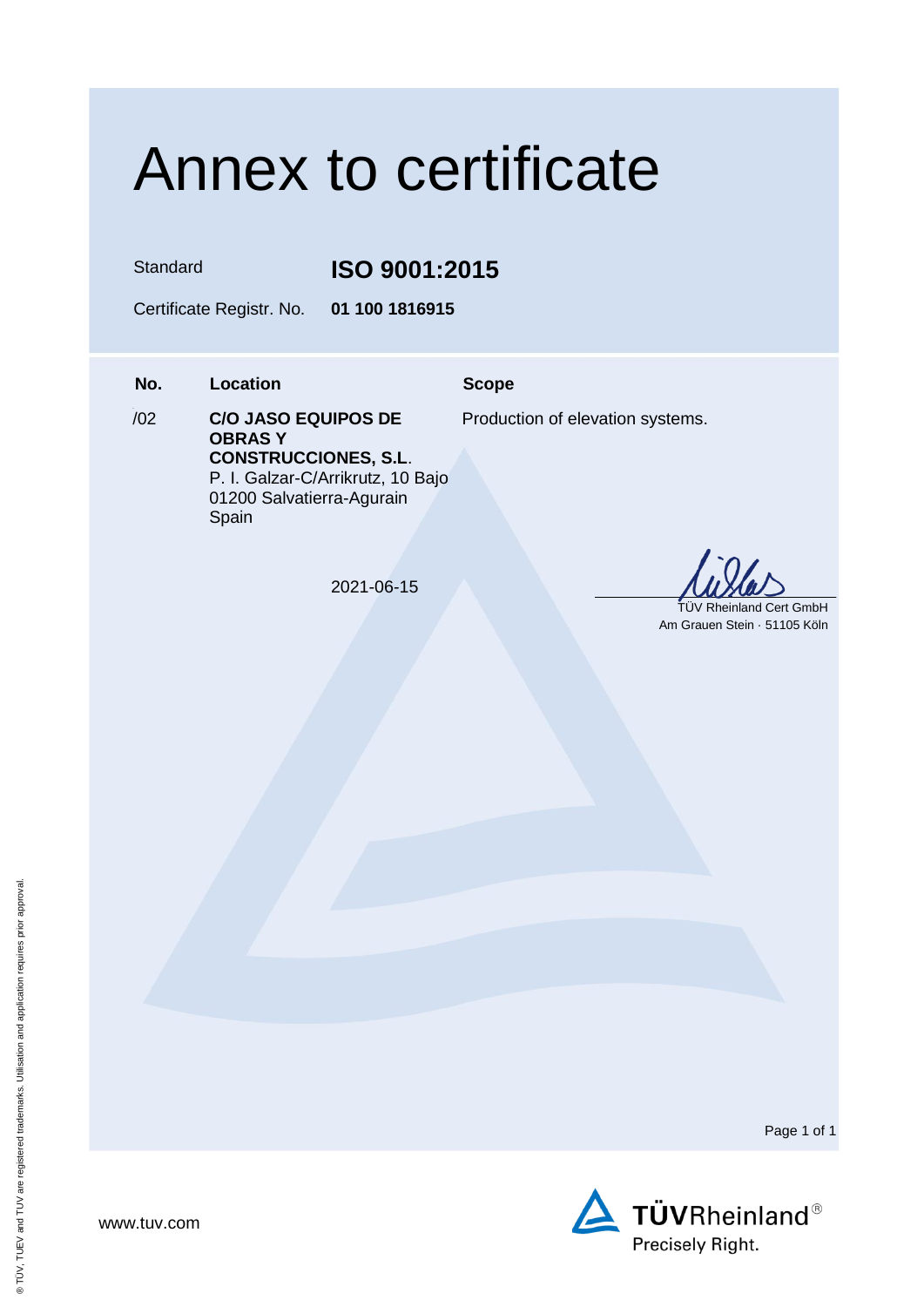|  | Certificate |  |
|--|-------------|--|
|  |             |  |

| Standard<br>Certificate Registr. No. | ISO 45001:2018<br>01 113 2116909                                                                                                                                |
|--------------------------------------|-----------------------------------------------------------------------------------------------------------------------------------------------------------------|
| <b>Certificate Holder:</b>           | <b>JASO EQUIPOS DE OBRAS</b><br>Y CONSTRUCCIONES, SL<br>Ctra. Madrid-Irún km 415<br>20213 Idiazábal<br>Spain<br>including the branch offices according to annex |
| Scope:                               | Design, production, renting and after sales service: of tower<br>cranes and elevation systems<br>Proof has been furnished by means of an audit that the         |
| Validity:                            | requirements of ISO 45001:2018 are met.<br>The certificate is valid from 2021-06-14 until 2024-06-13.<br><b>First certification 2021</b>                        |
|                                      |                                                                                                                                                                 |
|                                      | 2021-06-15<br>TÜV Rheinland Cert GmbH<br>Am Grauen Stein 51105 Kölr                                                                                             |
|                                      |                                                                                                                                                                 |



 $\sum_{\substack{\text{Deutschen} \\ \text{O} \\ \text{O} \\ \text{O} \\ \text{O} \\ \text{O} \\ \text{O} \\ \text{O} \\ \text{O} \\ \text{O} \\ \text{O} \\ \text{O} \\ \text{O} \\ \text{O} \\ \text{O} \\ \text{O} \\ \text{O} \\ \text{O} \\ \text{O} \\ \text{O} \\ \text{O} \\ \text{O} \\ \text{O} \\ \text{O} \\ \text{O} \\ \text{O} \\ \text{O} \\ \text{O} \\ \text{O} \\ \text{O} \\ \text{O} \\ \text{O} \\ \text{O} \\ \text{O} \\ \text{O} \\ \text{$